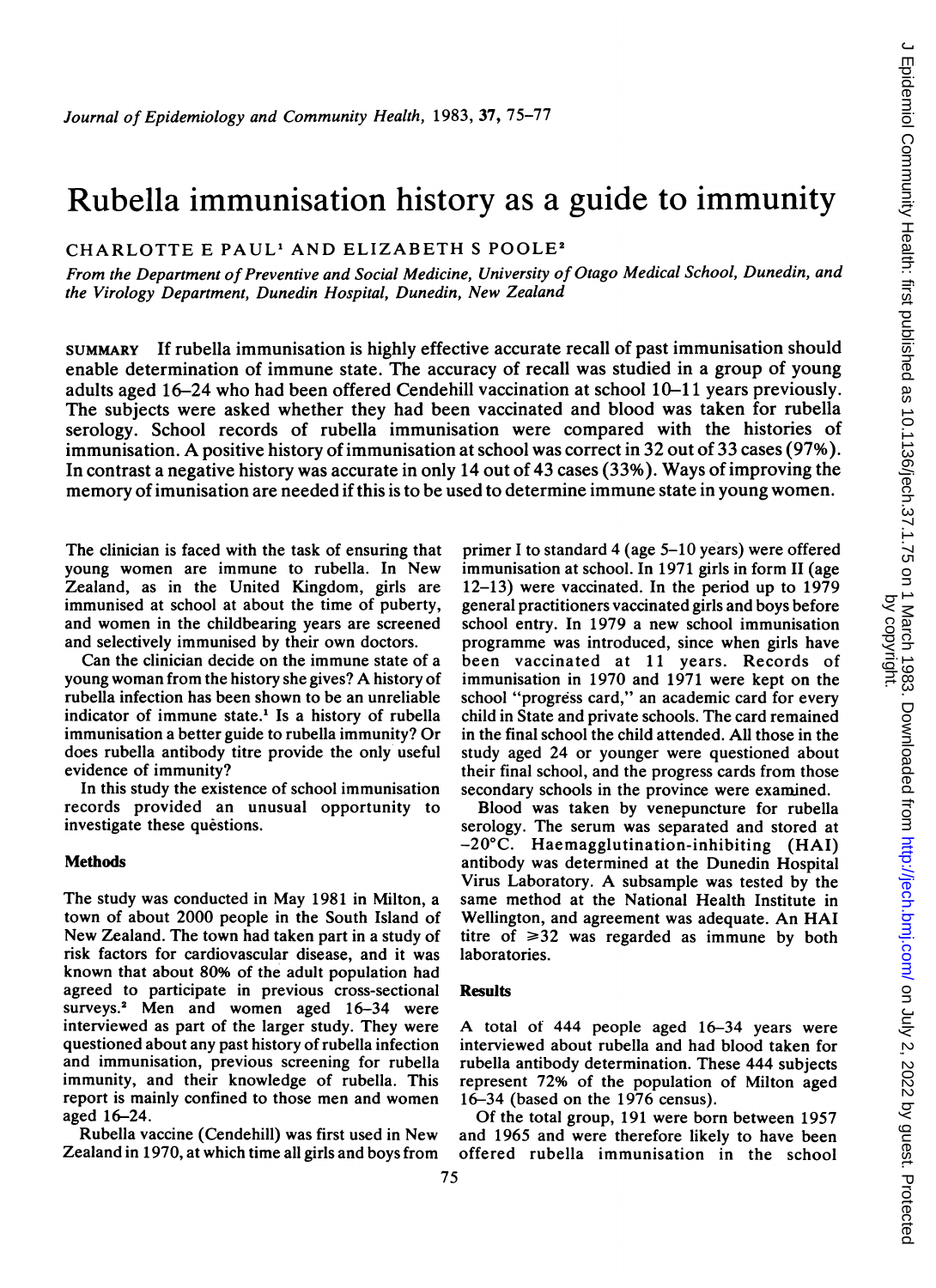campaigns of 1970 and 1971. Table <sup>1</sup> shows that in this age group the overall immunity was 86% (HAI titre  $\geq$ 32). A further 12% had low antibody levels (HAI titre of 16); only 2% had HAI titre  $<$  16.

The school records were examined for 152 (80%) of 191 subjects. The records of 39 people were not located, either because they had finished school outside the province or because their school records had been destroyed. Of the 152 records, 114 recorded rubella immunisation at school in 1970 or 1971. The proportion vaccinated ranged from 16% of those born in 1957 to between 82% and 100% of those born in the years 1960-5. Table 2 shows that among those vaccinated at school, 86% were seropositive (HAI  $\geq$ 32). Moreover, none of those immunised had undetectable antibody (HAI <16) compared with 5% of those not vaccinated at school and 4% of men aged 25-34 who would not have been vaccinated previously.

Recollection of rubella immunisation was compared with records of immunisation (table 3). In the table those who answered "No" or "unsure" to the question about immunisation at school will include some who thought that they had been vaccinated elsewhere. Of those who thought that they had been vaccinated at school, and for whom school records were available, 32 out of 33 were correct.

Of those who thought that immunisation had not been given at school, only 14 out of 43 (38%) were accurate—that is, they were not immunised at school.

Table <sup>1</sup> Prevalence ofrubella antibody in men and women born 1957-65

| HAI titre<br>$16$ | No (%) |           |     |          |  |  |
|-------------------|--------|-----------|-----|----------|--|--|
|                   | Men    | Women     |     |          |  |  |
|                   | 4      | (4.9)     | 0   | (0.0)    |  |  |
| 16                | 7      | (8.5)     | 15  | $(13-8)$ |  |  |
| 32                | 13     | (15.8)    | 24  | (22.0)   |  |  |
| 64                | 17     | (20.7)    | 31  | (28.4)   |  |  |
| 128               | 24     | (29.3)    | 25  | (22-9)   |  |  |
| 256               | 9      | $(11-0)$  | 9   | $(8-3)$  |  |  |
| $\geq 512$        | 8      | (9.8)     | 5   | (4.6)    |  |  |
| Total             | 82     | $(100-0)$ | 109 | (100.0)  |  |  |

Table 2 Immunity in relation to immunisation at school: men and women born 1957-65

| <b>HAI</b> titre | No (%)                        |       |                            |       |              |       |
|------------------|-------------------------------|-------|----------------------------|-------|--------------|-------|
|                  | <b>Immunised</b><br>at school |       | Not immunised<br>at school |       | <b>Total</b> |       |
| < 16             | 0                             | (0)   | 2                          | (5)   | 2            | (1)   |
| 16               | 16                            | (14)  | 4                          | (11)  | 20           | (13)  |
| 32               | 22                            | (19)  | 5                          | (13)  | 27           | (18)  |
| 64               | 36                            | (32)  | 7                          | (18)  | 43           | (28)  |
| 128              | 22                            | (19)  | 13                         | (34)  | 35           | (23)  |
| 256              | 12                            | (11)  | 3                          | (8)   | 15           | (10)  |
| $\geq 512$       | 6                             | (5)   | 4                          | (11)  | 10           | (7)   |
| Total            | 114                           | (100) | 38                         | (100) | 152          | (100) |

Charlotte E Paul and Elizabeth S Poole

Table 3 Recollection ofimmunisation in relation to record of immunisation: men and women born 1957-65

|                                              | No (%)                 |      |                            |      |     |       |  |
|----------------------------------------------|------------------------|------|----------------------------|------|-----|-------|--|
| Recollection of<br>immunisation at<br>school | Immunised<br>et school |      | Not immunised<br>at school |      |     | Total |  |
| Yes                                          | 32                     | (97) |                            | (3)  | 33  | (100) |  |
| No                                           | 29                     | (67) | 14                         | (33) | 43  | (100) |  |
| Unsure                                       | 53                     | (70) | 23                         | (30) | 76  | (100) |  |
| <b>Total</b>                                 | 114                    | (75) | 38                         | (25) | 152 | (100) |  |

Those who answered "unsure" when questioned about immunisation at school were equally likely to have been vaccinated as those who gave a negative history, 70% compared with 67%. Accuracy of positive and negative histories of immunisation was similar among men and women, though many more men (68%) than women (38%) were unsure of their previous immunisation. Accuracy of recall was influenced by age at which immunisation was offered. Of those who were offered immunisation when under 10, and who gave <sup>a</sup> negative history of immunisation, 88-1% were incorrect, compared with only 45% of those aged 10-13 at the time of immunisation.

### Discussion

The reliability of a history of rubella immunisation as an indicator of rubella immunity is dependent on two factors: the accuracy of the history and the

effectiveness of the vaccine. A positive history of vaccination was found to be <sup>a</sup> good indicator of past immunisation in those who had stated that they had been immunised at school. Only one subject wrongly recalled having been vaccinated at school. On the other hand, most of those who gave a negative or doubtful history of immunisation had been vaccinated and had forgotten the event. On the basis of these results, it would be unwise to assume that anyone who thinks she is not immunised is correct. In practice this should encourage clinicians to screen for rubella immunity in adults before immunisation and thus avoid possibly unnecessary repeat vaccinations.

The second consideration is the effectiveness of the vaccine in producing an antibody response and persistent immunity. The recommendations of the Centres for Disease Control<sup>3</sup> now regard a history of rubella vaccination or any detectable rubella antibody as presumptive evidence of immunity. In this study of those immunised at school all had detectable antibody, but it was not known how many had already been immune before vaccination or how many initially seroconverted. This high level of immunity is comparable with that reported by Just et  $al<sup>4</sup>$  from Switzerland, where only  $0.8%$  of 240 people had undetectable antibody when followed up